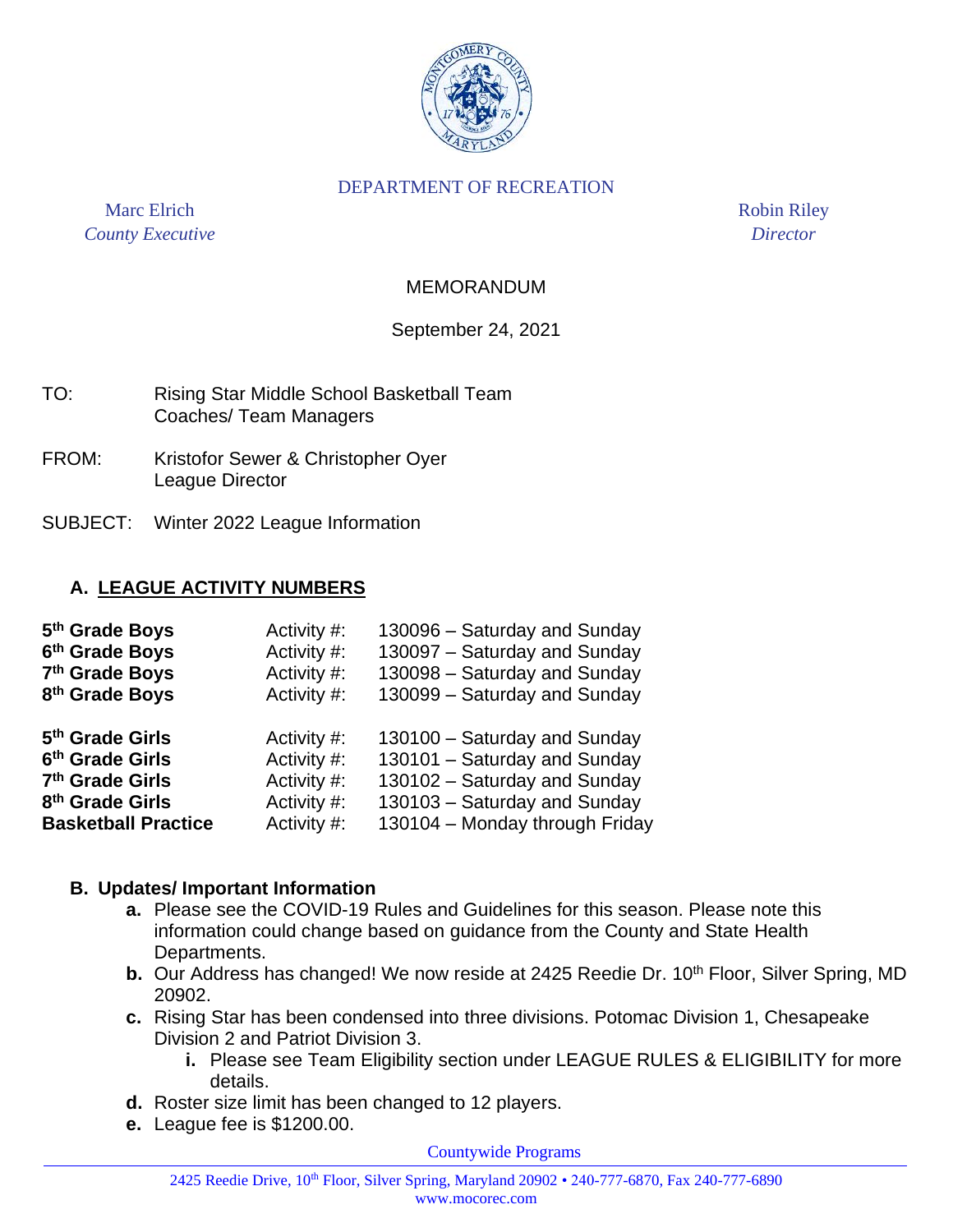- **f.** Practice Fee is \$165.00.
- **g. Link to Coach Survey:** Coach [Inquiry](https://gcc02.safelinks.protection.outlook.com/?url=https%3A%2F%2Fmcgmd.wufoo.com%2Fforms%2Fkq31efu18zqvv4&data=04%7C01%7CWilliam.Woodward%40montgomerycountymd.gov%7C480d00cd38e04186da1f08d9730dd5b2%7C6e01b1f9b1e54073ac97778069a0ad64%7C0%7C1%7C637667326524070830%7CUnknown%7CTWFpbGZsb3d8eyJWIjoiMC4wLjAwMDAiLCJQIjoiV2luMzIiLCJBTiI6Ik1haWwiLCJXVCI6Mn0%3D%7C1000&sdata=XwnhKpbjNtZ3FCwS4o2g2IfoVXraHmloZbpDAoHMZhw%3D&reserved=0) Form (CTRL + Click). Please use to complete team information.

## **C. DIVISION ASSIGNMENTS**

Each Rising Star Grade Level may have up to three divisions (divided by skill level) depending on the number of teams that register unless the minimum number of required teams has not been met. Grade levels and/ or divisions may be combined if necessary. The League structure is based on grade level (ex. if a team has  $7<sup>th</sup>$  and  $8<sup>th</sup>$  graders, then the team must play in the  $8<sup>th</sup>$  grade). Please indicate on your team registration form the grade level of your team, boys or girls, and the division level that you would prefer to play in. Review the Rising Star Division Descriptions document included in the manager's packet before selecting a division. The League Office reserves the right to place a team in the appropriate division based on previous performance record. League Director reserves the right to turn teams away or recommend for the MCR Youth basketball league based on previous record or skill level.

Desired grade level and division assignments should be submitted with registration no later than Friday, November 29, 2021. The final date for grade level and division changes will be Wednesday, December 3, 2021.

# **D. REGISTRATION PROCESS**

**Registration begins Monday, 9/13 and ends Monday, 11/29/2021.** Online Registration is two-part process. Online registration through<http://activemontgomery.org/> is strongly encouraged. Registration can be completed on the web through Active Montgomery or in submitted in person (2425 Reedie Dr. 10<sup>th</sup> Floor Silver Spring, MD 20902).

- 1. Registration and payment of the team fee is completed by a team manager or coach. During the online registration process, each team manager or coach will be prompted to accept the waiver of liability, agree to the Coach, Parent and Spectator Code of Conduct and review the Concussion Information Sheet. Also, a code will be created by the team manager or coach and sent to the parents to use during Individual Enrollment.
- 2. \*Each parent will complete the Individual Enrollment process which includes accepting the Waiver of Liability, agreeing to the Parent/ Spectator Code of Conduct through Active Montgomery and reviewing the Concussion Information Sheet. Team Managers and Coaches can access their team roster through [http://activemontgomery.org/.](http://activemontgomery.org/)
	- a. **\*NEW\*** If you register your team online, you have the immediate access to view your team roster.
	- b. **\*NEW\*** If you did not register the team and wish for a coach, assistant coach or team manager to have access to your team roster, you must send a request by email to the League Office to be granted access.
		- i. **\*NEW\*** Please note the added parties must create their own Active Montgomery account to be granted access.
- 3. Tutorials with instructions is provided for team managers/ coaches and parents to complete this process. Individuals unable to complete the Individual Enrollment process through Active Montgomery are required to complete the paper version of each form. Those forms are:
	- a. Individual Enrollment Form (includes the waiver of liability)
	- b. Coach, Parent and Spectator Code of Conduct (included on a single form)
	- c. Review Concussion Information Sheet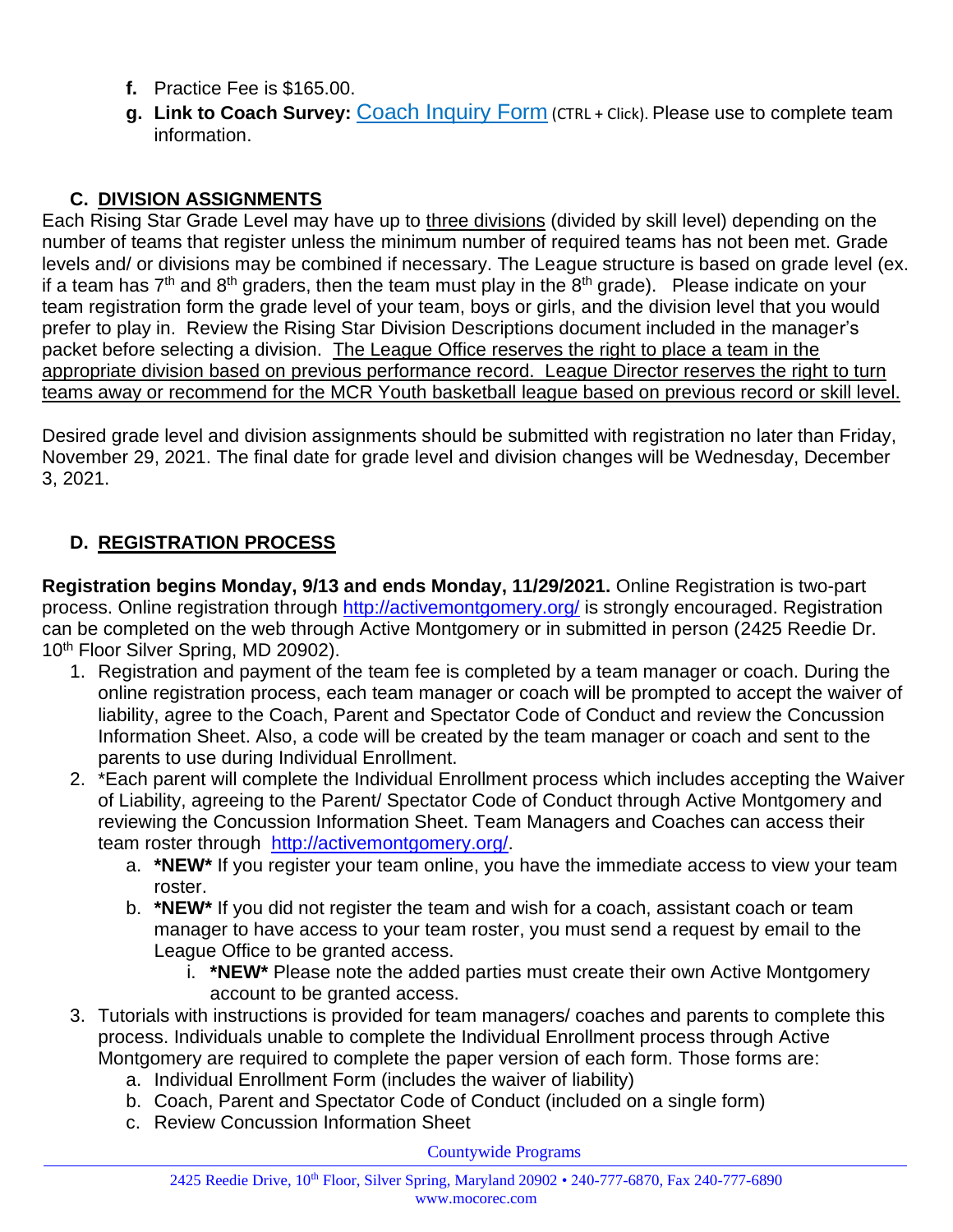4. PLEASE DO NOT SUBMIT THE OLD VERSION of any signed documents (Spectator Code of Conduct or Coaches Code of Ethics). Completion of these forms is required prior to each new season.

Free Agents are not accepted or added to teams by MCR and a free agent list is not kept. A Team Registration form, Roster form and payment (full or half by payment plan) must be in the Montgomery County Department of Recreation's Registrar's Office no later than **Monday, November 29, 2021.**  Completion of the process and forms listed above are required for each new season, regardless of participation in previous seasons.

- 5. Additional Forms (submitted by team if needed)
	- a. **Game Schedule Consideration Form** (See Scheduling Considerations section)
	- b. **Practice Request Form** (See Practice Request section)
	- c. **Background Screening Form**  (See Coaches Background Check section) Required by all new coaches, including assistant coaches.

**\*Teams that have not completed the registration process above and submitted payment will not be added to the game schedule and thus will not be included in the winter 2020 season. \*Per Montgomery County Policy, refunds will not be given to teams that withdraw after the game schedules are posted. Withdrawal Policy -**

**<https://montgomerycountymd.gov/rec/howto/withdraw.html>**

# **E. FEES & PAYMENT METHODS**

**Each team must pay to be registered.** The fees per team are as follows:

- \$1200.00 per team League fee for Montgomery County residents.
- \$1250.00 per team League fee for Non-County residents.
- \$165.00 per team League fee for practice slot.

If your team is composed of more than half out of county residents, then your team fee will be the Non-County fee.

Payment Plans are available. Payment plans require payment of 50% of the league fee during registration and 50% of the fee paid no later than Monday, January 27, 2022 at the close of business. Failure to complete payment plan on January 27 will result forfeiture of all remaining games. The final balance will be deducted from the credit card used for the initial registration unless the payer specifies otherwise. Teams that submit payment by cash or check are responsible for providing the final payment on or before the deadline.

Payment Methods:

- Online Registration with credit/ debit card [www.activemontgomery.org](http://www.activemontgomery.org/)
- Check or Money Order Make out Checks to: **Active Montgomery**
- Mail Registration and Payment can be mailed to:
	- o Montgomery County Department of Recreation Registrar's Office 2425 Reedie Drive, 10<sup>th</sup> Floor, Silver Spring, MD 20902

The fee includes two (2) IAABO officials per game, staff, and facilities for games, awards, and equipment. Each team must provide uniforms and practice time. Practice time is available for purchase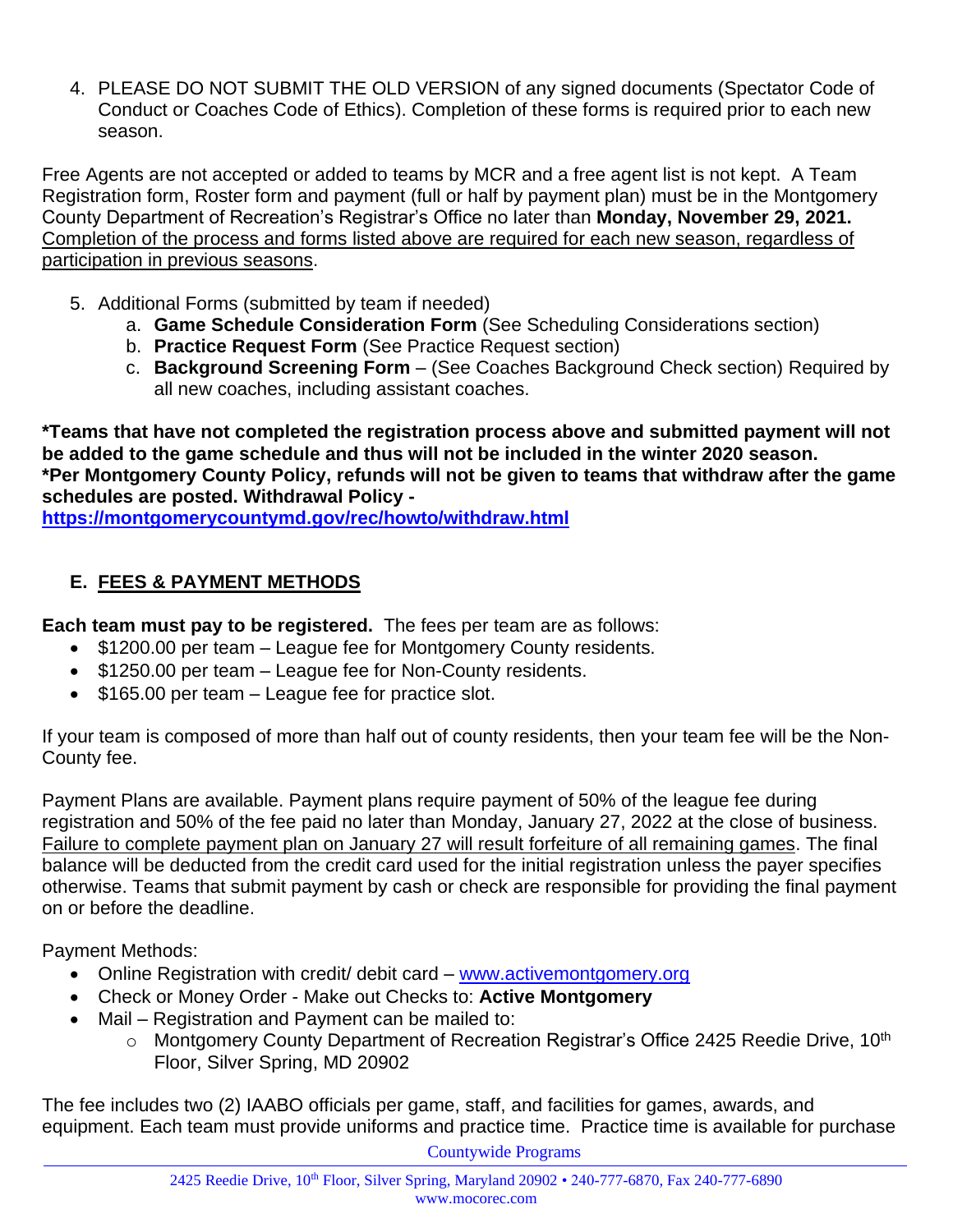through Montgomery County Recreation during the winter season and unavailable during the summer season. Please see PRACTICE REQUEST section for details.

## **F. LEAGUE RULES & ELIGIBILITY**

- League Rules and Policies are included with the Coaches Handbook. Each team manager/ coach is required to review and be familiar with the league rules.
- Player Eligibility
	- $\circ$  4<sup>th</sup> graders are permitted to participate in the 5<sup>th</sup> grade Rising Star League.
	- o 3 rd graders or below are *not* eligible.
	- o Players may participate on *ONE* team per grade level.
	- $\circ$  \*Teams must participate in the highest grade level of the players on their team roster. (example: a team of all  $7<sup>th</sup>$  graders and one  $8<sup>th</sup>$  grader must participate in the  $8<sup>th</sup>$  grade league.)
- Team Eligibility
	- o Rising Star divisions have been condensed and grade levels will consist of three divisions (Potomac Division 1, Chesapeake Division 2 and Patriot Division 3).
	- o Any team considering participation in Rising Star should consider/ fit the following criteria:
		- Participate in one or more state or national tournaments yearly.
		- **EXECT** Participate in Amateur Athletic Union sponsored tournaments yearly.
		- Participate in multiple advanced, high skill level leagues yearly.
		- Participated in the Rising Star Winter Playoff upper bracket in 2019.
		- Conducted tryouts to add more skilled players capable of competing against Patriot Division 3 level teams.
		- **Practice twice or more weekly.**
	- $\circ$  Liberty Division 4 teams are recommended to register for Patriot Division 3 if they:
		- Won regular season games by average point margin of 10 points or more.
		- Finished with 75% winning percentage or better in the regular season.
		- Won their division.
		- **EXECUTE:** Finished in the top half of their division.
		- Had a successful playoff run.
		- Won their playoff bracket in 2019.
	- $\circ$  Atlantic Division 5 teams are recommended to register for Patriot Division 3 if they:
		- Finished with 75% winning percentage or better in the regular season.
		- Won their division.
		- Finished in the top half of their division.
		- Had a successful playoff run.
		- Won their playoff bracket in winter 2020.
	- $\circ$  Teams that do not fit one or more of the criteria listed above should consider the recreation league option.

League Office reserves the right to make exceptions for the good of the league/ division or recommend teams for youth recreation league.

# **G. GAMES**

- League Start Date Saturday and Sunday, January 8 and 9, 2022.
- Projected End Date Sunday, February 27, 2020.
- Projected Playoff Start and End Date March 5 through March 20, 2022.
- Absolute last date for games Sunday, March 20, 2022.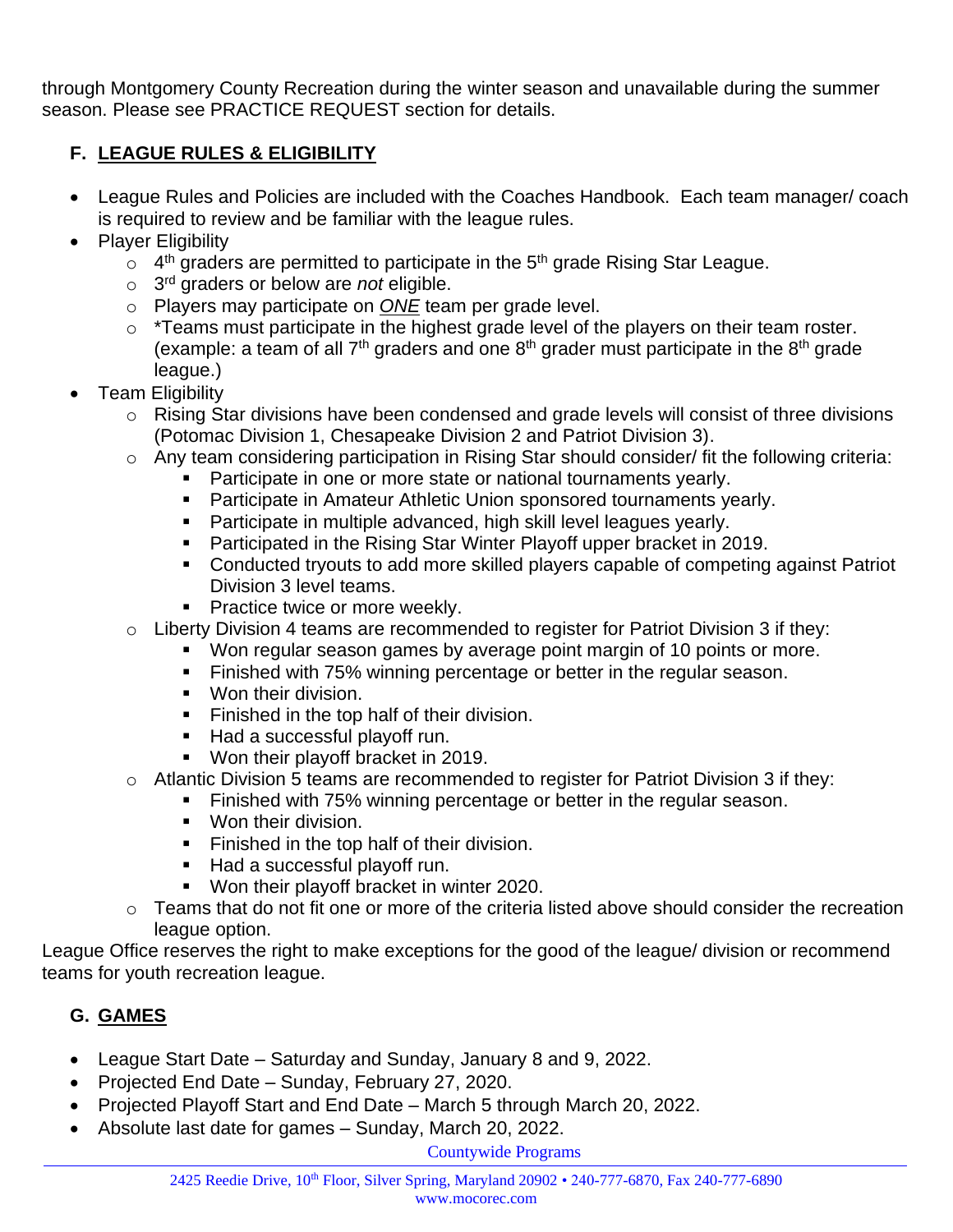- Games will be played on Holiday weekends.
- Each team is guaranteed to play eight (8) games. Each team will play 1 game per weekend and possibly 2 games some weekends.
- Playoffs are included during the winter season for *ALL* teams.
	- o Teams must confirm their participation in the post season playoff in writing prior to the posting of the brackets.
- Games will be played on Saturdays and Sundays, at MCPS high school and Middle school gyms as well as MCR Community Centers.
- Game Start Times (Every 1 hour and 10 minutes) Saturdays 10:00 a.m. through 8:40 p.m.

### **H. SCHEDULE REQUEST CONSIDERATIONS**

All schedule requests must be submitted, in writing via the Coaches Survey Coach [Inquiry](https://gcc02.safelinks.protection.outlook.com/?url=https%3A%2F%2Fmcgmd.wufoo.com%2Fforms%2Fkq31efu18zqvv4&data=04%7C01%7CWilliam.Woodward%40montgomerycountymd.gov%7C480d00cd38e04186da1f08d9730dd5b2%7C6e01b1f9b1e54073ac97778069a0ad64%7C0%7C1%7C637667326524070830%7CUnknown%7CTWFpbGZsb3d8eyJWIjoiMC4wLjAwMDAiLCJQIjoiV2luMzIiLCJBTiI6Ik1haWwiLCJXVCI6Mn0%3D%7C1000&sdata=XwnhKpbjNtZ3FCwS4o2g2IfoVXraHmloZbpDAoHMZhw%3D&reserved=0) Form (CTRL + Click) by **Friday, December 3, 2021. Schedule requests will not be considered after this date. The accommodation of scheduling requests is not guaranteed.**

Requests are limited to one per team. Teams/ Organizations that have multiple teams (more than 2) are required and encouraged to have an assistant coach for each team to assist in resolving scheduling conflicts.

### **I. PRACTICE REQUEST**

**Practices begin Friday, December 3, 2021.** Registered teams that are unable to acquire practice time through on their own may request a practice slot through the League Director. The fee is \$165.00 for the season. Practice slots 1 hour per week. Practice slots are reserved for teams in Montgomery County only. Practice may be requested through the Coaches Survey: Coach [Inquiry](https://gcc02.safelinks.protection.outlook.com/?url=https%3A%2F%2Fmcgmd.wufoo.com%2Fforms%2Fkq31efu18zqvv4&data=04%7C01%7CWilliam.Woodward%40montgomerycountymd.gov%7C480d00cd38e04186da1f08d9730dd5b2%7C6e01b1f9b1e54073ac97778069a0ad64%7C0%7C1%7C637667326524070830%7CUnknown%7CTWFpbGZsb3d8eyJWIjoiMC4wLjAwMDAiLCJQIjoiV2luMzIiLCJBTiI6Ik1haWwiLCJXVCI6Mn0%3D%7C1000&sdata=XwnhKpbjNtZ3FCwS4o2g2IfoVXraHmloZbpDAoHMZhw%3D&reserved=0) Form (CTRL + Click). The Basketball Practice activity will be activated and available for registration starting on Saturday, November 20, 2021.

- o Interested teams should wait for confirmation of practice slot availability from the League Director prior to submitting registration for practice.
- League director will contact each team starting Monday, November 22 with available options. Each team will receive an email with a practice permit once a practice slot has been confirmed.
- Practice assignments are first come, first served based on the following:
	- $\circ$  Completion of league registration and payment.
	- o Submission of a practice request (through the Coaches Survey) with team information and team manager/ coach contact information.
	- o Completion of Individual enrollment by players (at least 8 players).
	- o Signed coaches code and signed spectator code.
- Due to high demand and limited availability,
	- $\circ$  one practice will be assigned per team in need.
	- o practice slots may be unavailable in your area.
	- o practice slot may be half court depending on location.
	- o Additional practices will be available for purchase after those teams are taken care of. Additional assignments are subject to availability.